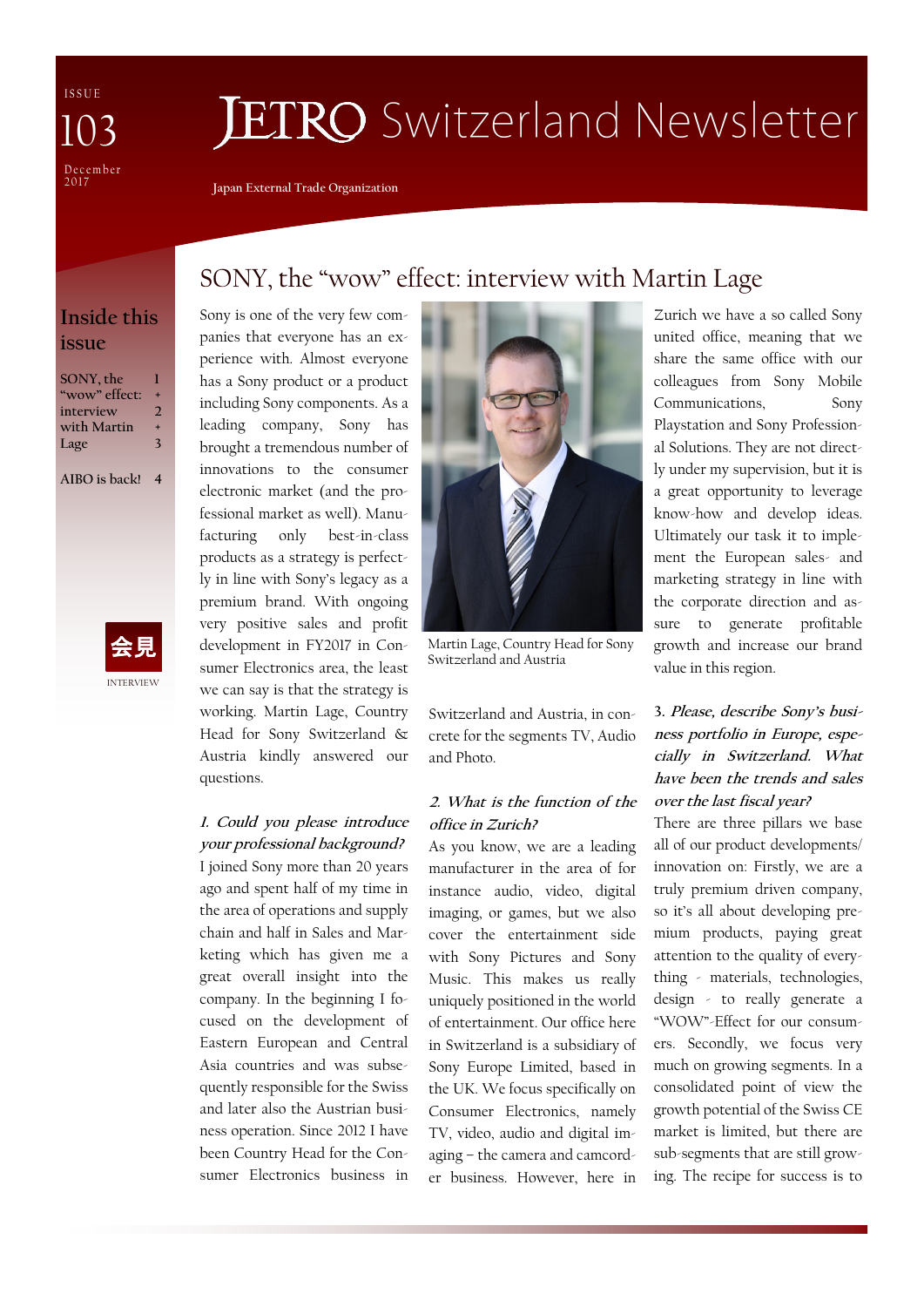## SONY, the "wow" effect: interview with Martin Lage

be there in time with new products for those growing segments and to be ahead of the game. The third pillar are the consumer needs, which we are paying a lot of intention to in order to answer their demand, but also aim to surprise them with new and innovative products, generating new markets. Back to the portfolio, TV is and has always been a major category for us. We are often asked, if it is still a profitable segment, which we can definitely answer with yes. For Sony, it is profitable exactly because of those three pillars. In TV there are currently three technologies that you must have heard about: 4K, HDR and OLED. For LCD TV we are focusing on the first two. Regarding OLED TV, we introduced our first BRAVIA OLED - the A1 series - this year, which follows Sony's approach to enter the market with products that incorporate best possible technology. According to the amazing reviews of our OLED TV, it seems that we have been able to deliver this added-value in terms of picture quality and a truly innovative and Sony unique sound concept called "Acoustic Surface" which utilizes the whole panel as a speaker. And we of course always tend to catch the latest trend of how people like to design their living-room by offering a new and stylish design.

In the audio segment our focus is on growing segments like wireless speakers and wireless headphones. Sony is Nr. 1 in the consolidated headphone market in Europe. With the "1000X family" we just recently introduced a new range of wireless Noise cancelling headphones in



The Sony Bravia A1: Oled, 4K and HDR The best television yet according to many independant reviews

this important segment at this year's IFA . For instance the new WF-1000X which is the smallest wireless in-ear headphone with noise-cancelling available on the market. These are absolutely great products for frequent flyers. Other important products in the audio segment are for example sound bars and high powered audio systems, so called party boxes, focusing on young people who like deep sound with EXTRA BASS and flashing lights. Here Sony has even created the market and is No. 1 in Europe.

Another very important field for Sony is the photo segment. Our great efforts in this area have fortunately been recognized at this year's EISA Awards, where we in total received six awards, five of them for digital imaging products. This is a historical record that we are particularly proud of, especially considering the reputation and professionalism of the EISA board. In the photo segment, Sony also strongly focused on semi-professional users in the recent years, especially with the Alpha 7 series. And with the new

Alpha 9 and an extended range of high-quality lenses we are clearly entering the professional market this year. Today, also with the premium compact RX100 series, we truly offer products for every use and every user. On top of that, as perhaps known, Sony is Nr. 1 in the image sensor market, so even in many non-Sony products you will find our sensors. Also here our decades-long legacy helped us to develop state-of-the-art image sensors.

### **4. How does Sony see the future of consumer electronics regarding new technologies?**

Sony has been active for many years in the field of autonomous robotics, like with the aibo back in 1999. And just recently the Sony Corporation announced new initiatives in AI and Robotics by revealing a new aibo entertainment robot. And there are also other areas where we continue intensive research to develop new innovative products. Under the title "Live Space UX" some of them are al-

INTERVIEW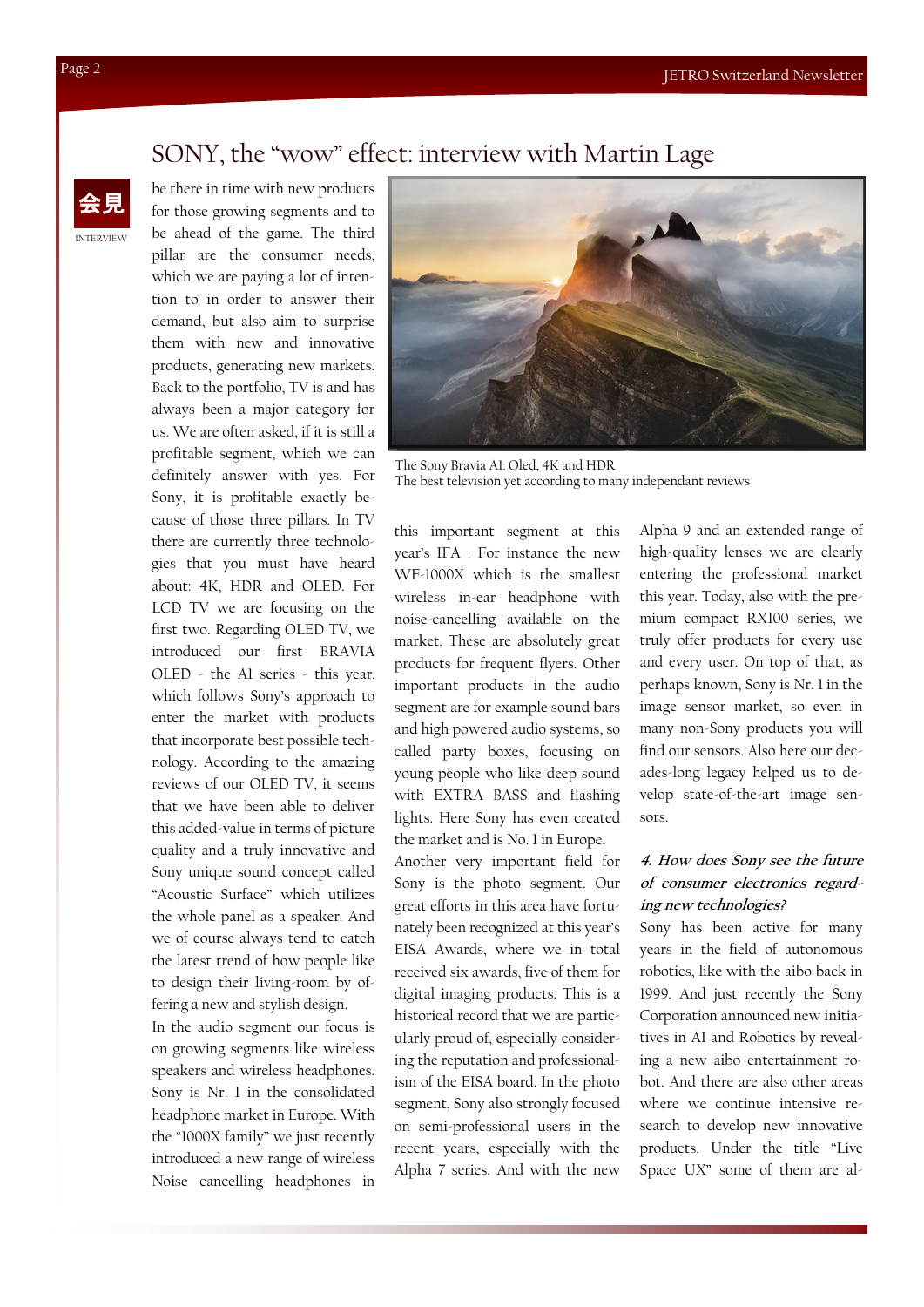## SONY, the "wow" effect: interview with Martin Lage

ready available in selected markets, like for example a short-range 4K beamer, which is built into nice furniture that totally hides the technology when you are not using it. Or the LED bulb speaker, which is a 360° Bluetooth speaker that lights up like a candle. So the best in-class AV technology moves into the direction of style and living.

With the Seed Acceleration Program, established in 2014, Sony is for instance investigating into other potentials areas/markets by tracking promising new business ideas proposed by Sony employees into full-fledged businesses, like for example the Wena watch or MESH, small block shaped electronic tags that can be put together - very intuitive and great to stimulate kids' imaginations. Some of those products are going to be mass-produced and some others are going to be necessary steps to other future products.

#### **5. How does Sony differentiate its products from those of other competitors?**

As I said before, Sony has decadeslong experience and an immense technological knowhow in all different product areas. As a clear premium brand we aim to offer our customers best possible quality by using cutting-edge technologies invented by Sony. And while some competitors go for volume, we go for quality

In this respect I already highlighted the Bravia OLED A1 TV, which is really a unique product. Let me explain why it is different from other OLED TVs. Apart from the used panel, which is just one single

component of the TV, there are other important and Sony unique technologies which make a big difference, like the X1 Extreme 4K processor to ensure the best possible picture quality in terms of contrast, brightness and color. The BRAVIA OLED A1 received top reviews from many independent magazines and testers which proofs that we are on the right track.

#### **6. How do you define the importance of the Swiss market?**

There are some particularities regarding the Swiss market; let me highlight a few. Swiss are very quality-conscious consumers and also curious about new technologies, which they are usually quite early ready to adopt. This and the fact that the purchasing power is higher than in other European countries makes the Swiss market is very interesting for Sony, especially for premium products like OLED or LCD TV, wireless noisecancelling headphones or cameras.

**7. Sony is one of the only companies creating both contents and the device to play them. How can customers benefit from it?** 

One key term in this respect is the so called "technology transfer". Thanks to great experience - not only in hardware, but also in content creation - the Sony CE business benefits a lot. For instance Sony's knowledge from the professional market like the movie division allows us to catch the most recent trends and apply them to consumer electronics products like Sony TVs or smartphones. This also applies for our audio products where for example our consumer headphones can technologically benefit from professional experience gained at Sony Music studios. Last but not least, when you enjoy a picture or a movie with a Sony blu-ray disc on a Sony 4K HDR blu -ray player and a Sony BRAVIA 4k OLED TV, you will have the kind of end-to-end scenario that offers the best possible quality available.



The Sony WF-1000X: Ultra-portable noise-cancelling bluetooth earphones